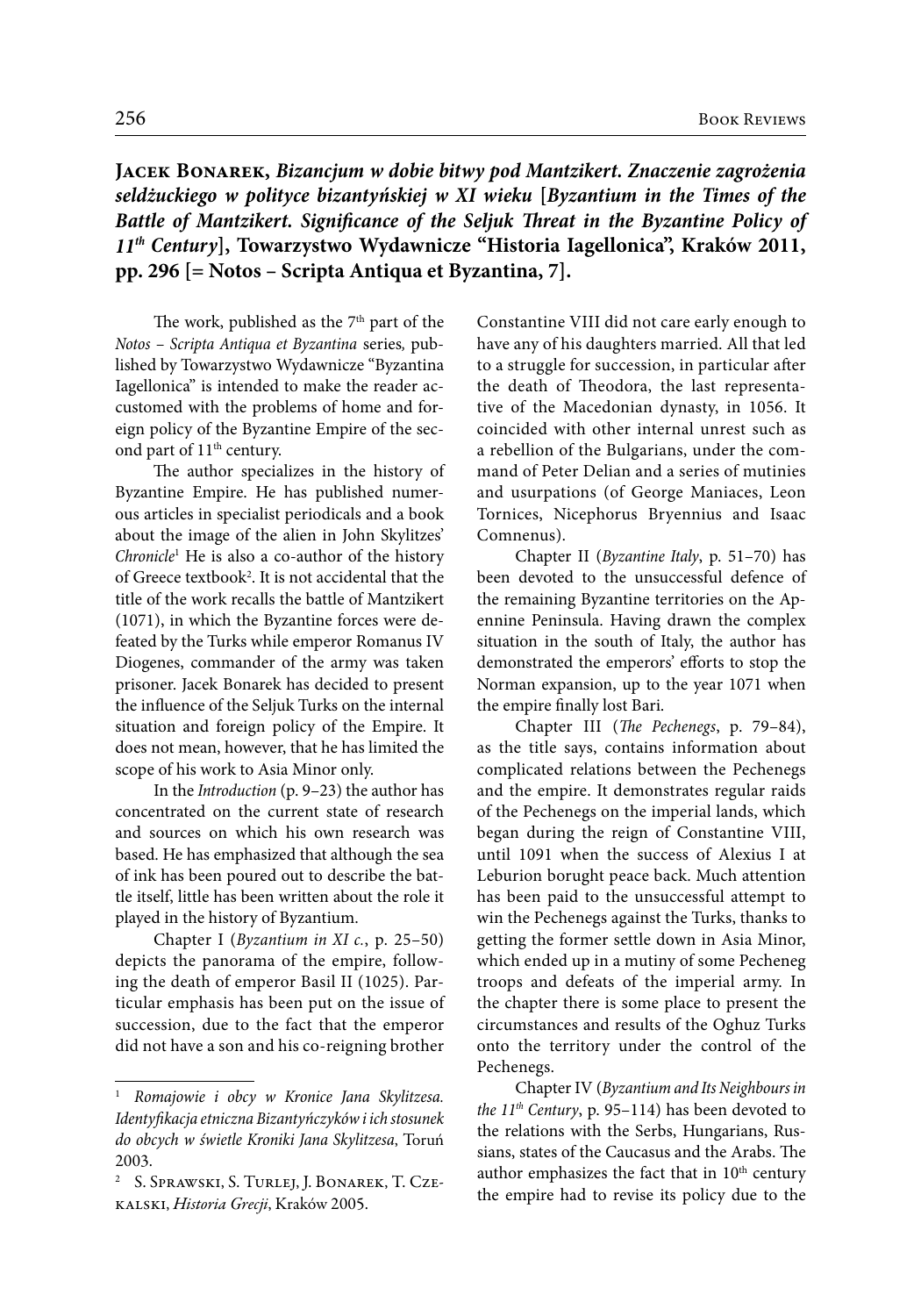changes behind its external borders. Among the most important at that time he mentions dropping of Byzantine primacy by the Serbs, the increasing importance of the Hungarians and their pressure on imperial borders, growing aspirations of Jaroslav the Wise and new political situation in the Caucasus, resulting in the incorporation of some Caucasian countries into the empire. At the eastern borders new peoples appeared next to the old enemy, the Arabs. Among those new peoples, the Seljuks certainly played the key role.

The relations with the latter have been discussed in chapter V (*Byzantium and the Seljuks*, p. 115–146). Having briefly explaining the problem of the origin of Seljuk Turks, the author discusses their relations with the Ghaznavids and creation of the foundations of state during Toghrul Beg's reign. The following part of the chapter has been devoted to the early stage of Turkish expansion on the Byzantine territory, with a particular emphasis from the 1040s up to the death of Constantine X.

Thus having sketched the situation of the empire at the end of 1060s the author goes on to the figure of the ruler, inseparably connected with the battle of Mantzikert. He was chosen to be the consort by Eudocia Makrembolitissa, empress-widow of Constantine X, due to his military achievements. The empire needed a commander who would put an end to enemy raids. The new emperor immediately went on to accomplish the expectations of his subjects, by taking up an offensive against the Seljuks. The military operations have been discussed in chapter VI (*Romanus IV Diogenes' Campaigns*, p. 147–176). Both the operations from the early years of Romanus's reign (1068–1070), as well as his last campaign, ended up in the defeat at Mantzikert have been presented here. An exhaustive part of the chapter has been dedicated to the battle itself (p. 167–176), in which the author has confronted historical sources and has made an attempt to reconstruct the course of events which led to a disaster.

Chapter VII (*Civil Wars and the Loss of Asia Minor*, p. 177–202), a continuation of the previous one, contains an analysis of the shortand long-term consequences of the lost battle. Among the most important there are the civil war between Romanus Diogenes, released from Turkish captivity and the dynasty of Ducas, as well as mutinies of mercenary troops (in particular those of Roussell of Bailleul), the result of which was further loss of territories and founding the Sultanate ar-Rum.

The chapters are followed by the conclusion (p. 204–216). Maps (p. 221–222) and indices (271–296) certainly facilitate the reading.

The work has been based on numerous sources (Byzantine and western ones) and multi-language literature (see the bibliography, p. 221–271). All that has led to some original, well-justified theses. The ones I am finding most important are as follows:

The Pechengs were as serious challenge as the Turks, at least to the 1060s. The defeat of the Byzatines at Preslav was more painful than that at Mantzikert. Thus the attempt to make them loyal subjects of the empire failed.

Turkish advancement was facilitated by the unrest in the empire (the usurpation of Isaac Comnenus is a good example).

From the military point of view the battle of Mantzikert was not out of ordinary. It did not decisively change the balance of power between Byzantium and the Seljuks, although is confirmed the Turkish status in Armenia (p. 177). The empire did not suffer big losses in manpower, as most of the troops either fled the battlefield or withdrew with no significant loss. There no direct threat of Turkish invasion, for the struggle with the Fatimids was more important for Alp Arslan. Most decisive for the disastrous for the Byzantine Empire consequences of the defeat were home struggle and mutinous mercenary troops.

Turkish destructive raids were in no way a menace to the Byzantine rule in Asia Minor. The Byzantines were themselves responsible for the disaster (p. 203).

During the reign of the Comnens there was an opportunity to restore Byzantine supremacy of Asia Minor and to assimilate at least a part of Turkish newcomers (p. 207–209). It failed because of the crisis of the empire at the turn of 12<sup>th</sup> and 13<sup>th</sup> century.